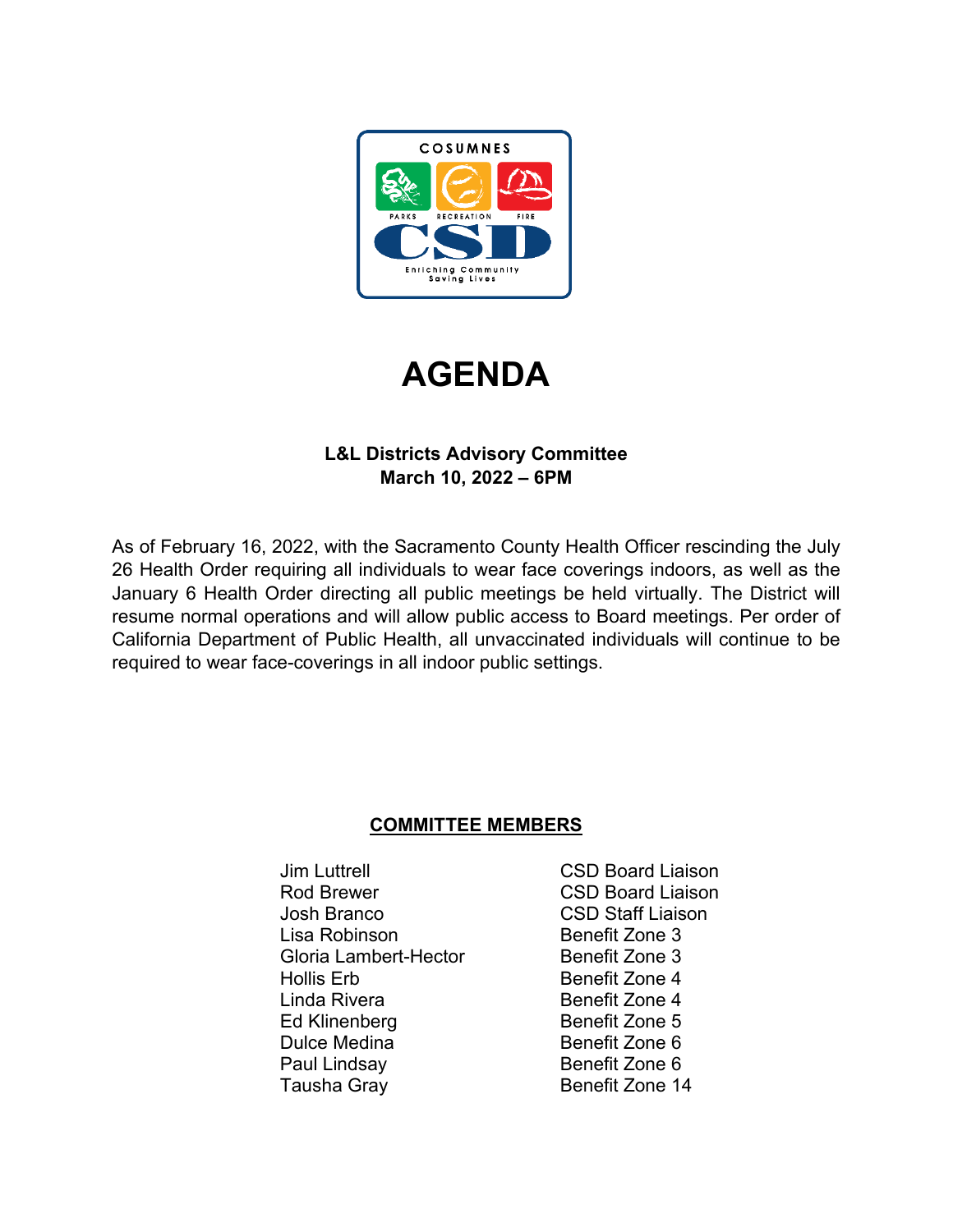# **A. CALL TO ORDER**

1. Roll Call

# **B. REPORTS / PRESENTATIONS**

2. **Subject:** Park & Golf Operations Division Report

#### **Recommendation:**

- 1. The Committee receive a landscape maintenance report from Park & Golf Operations staff.
- 3. **Subject:** Staff Liaison Report

### **Recommendation:**

- 1. The Committee receive an update from the Staff Liaison.
- 4. **Subject:** Partners for Parks

### **Recommendation:**

- 1. The Committee receives an update on the results of the Partners for Parks survey.
- 5. **Subject:** Park Webpages

### **Recommendation:**

- 1. The Committee receives an update on improvements to the District's park webpages.
- 2. The Committee begins an audit of content and information on the District's park webpages.

# **C. COMMUNICATIONS FROM THE PUBLIC**

This is the time and place for the public to address the Advisory Committee. State law prohibits the Committee from addressing any items not previously included on the Agenda. The Advisory Committee may receive testimony and set the matter for a subsequent meeting. Comments are to be limited to three minutes per individual at the discretion of the Chairperson. Individuals representing a group, or an organization shall be permitted five minutes. Comments relating to similar issues should be brief, concise, and non-repetitious. Speakers should state their home or business address when commenting to the Advisory Committee.

**Note:** Under the provisions of the California Government Code, the Committee is prohibited from discussing or taking immediate action on any non-agendized item